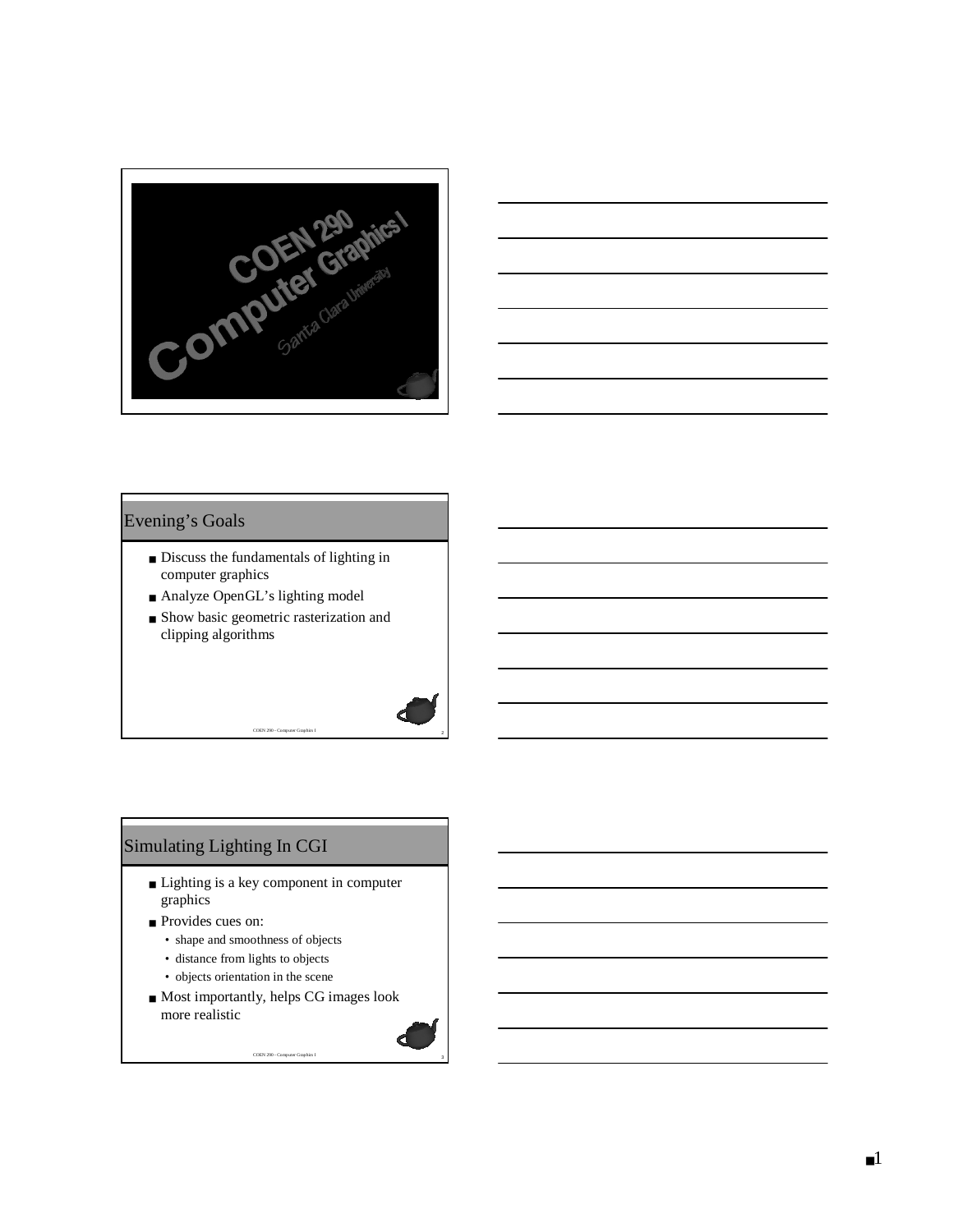# Lighting Models

- Many different models exist for simulating lighting reflections
	- we'll be concentrating on the *Phong* lighting model
- Most models break lighting into constituent parts

<sup>4</sup> COEN 290 - Computer Graphics I

- *ambient* reflections
- *diffuse* reflections
- *specular* highlights



# Lighting Model Components

- *Material* Properties
	- used to describe an objects reflected colors
- *Surface Normals*
- *Light* Properties
- used to describe a lights color emissions

- *Light Model* Properties
	- "global" lighting parameters



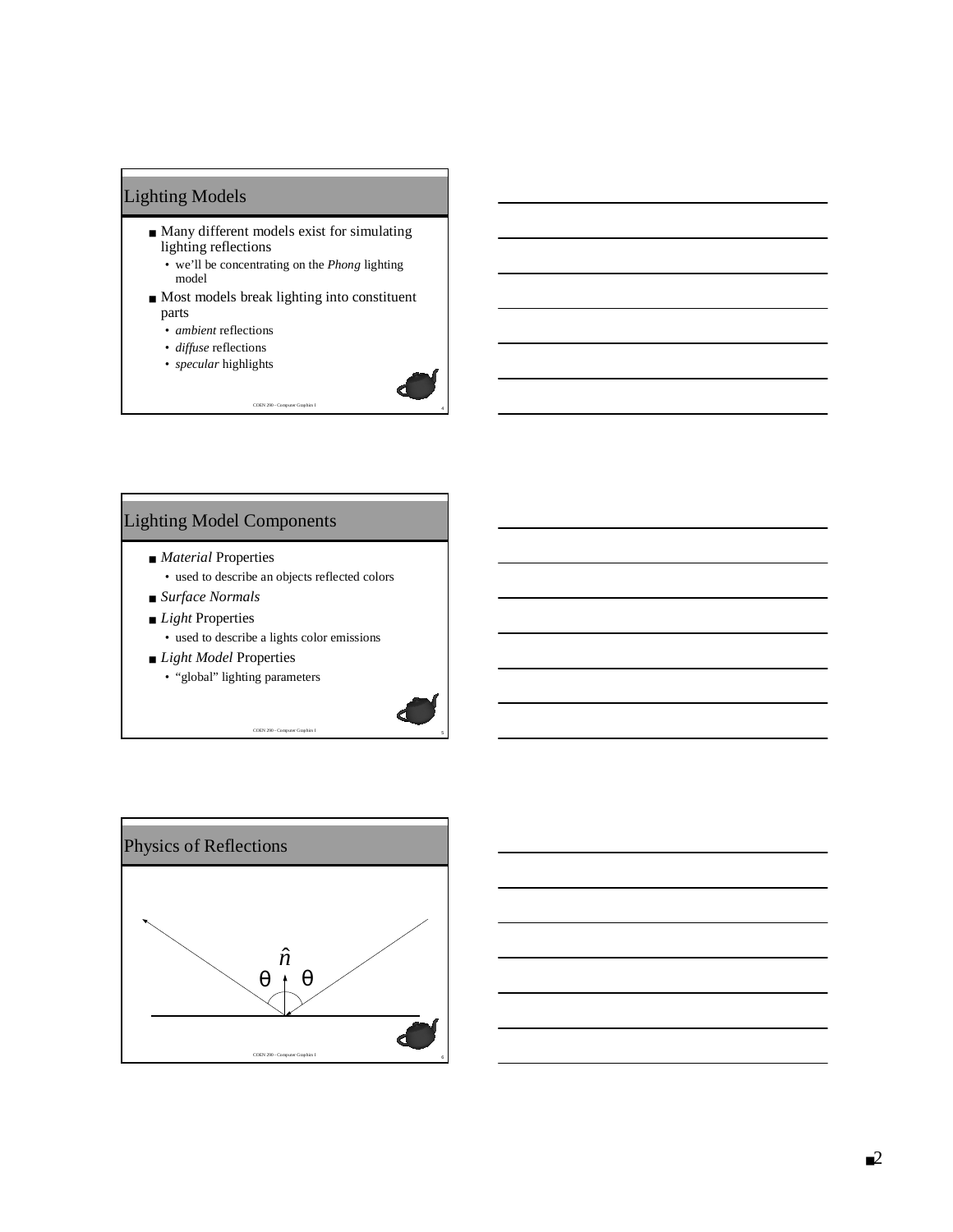#### Ambient Reflections

- Color of an object when not directly illuminated
	- light source not determinable
- Think about walking into a room with the curtains closed and lights off

$$
I_a = g_a + \sum_i l_{ia} \cdot m_a
$$



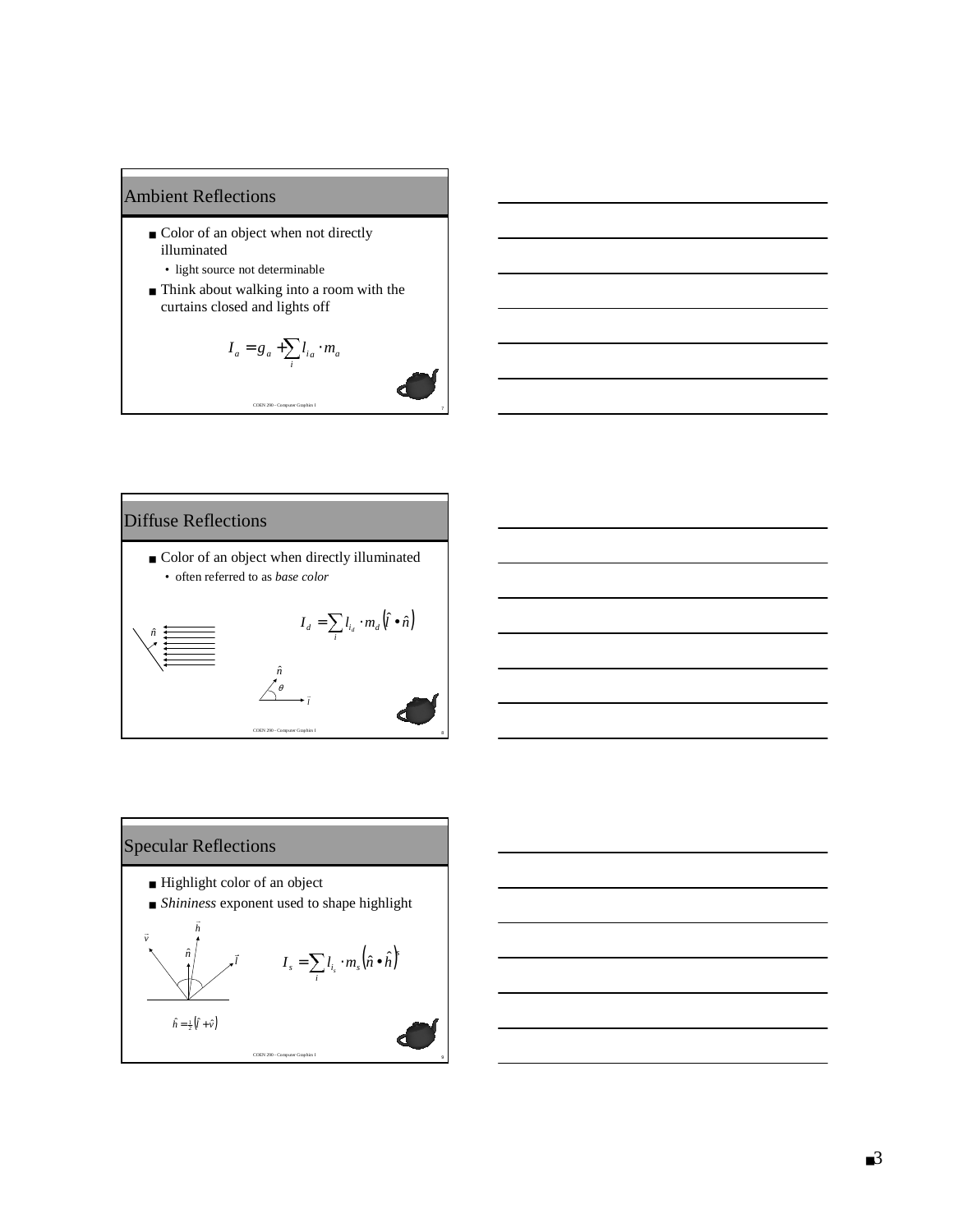## Phong Lighting Model

- Using surface normal
- OpenGL's lighting model based on Phong's

$$
I = I_a + I_d + I_s
$$

COEN 290 - Computer Graphics I

# OpenGL Material Properties

- GL\_AMBIENT
- GL\_DIFFUSE
- GL\_SPECULAR
- GL\_SHININESS
- GL\_EMISSION

# Setting Material Properties

#### **glMaterial[fd]v**( face, prop, params );

COEN 290 - Computer Graphics I

COEN 290 - Computer Graphics I

- *face* represents which side of a polygon
	- GL\_FRONT
	- GL\_BACK
	- GL\_FRONT\_AND\_BACK
- polygon facedness controlled by **glFrontFace**()



 $\mathfrak o$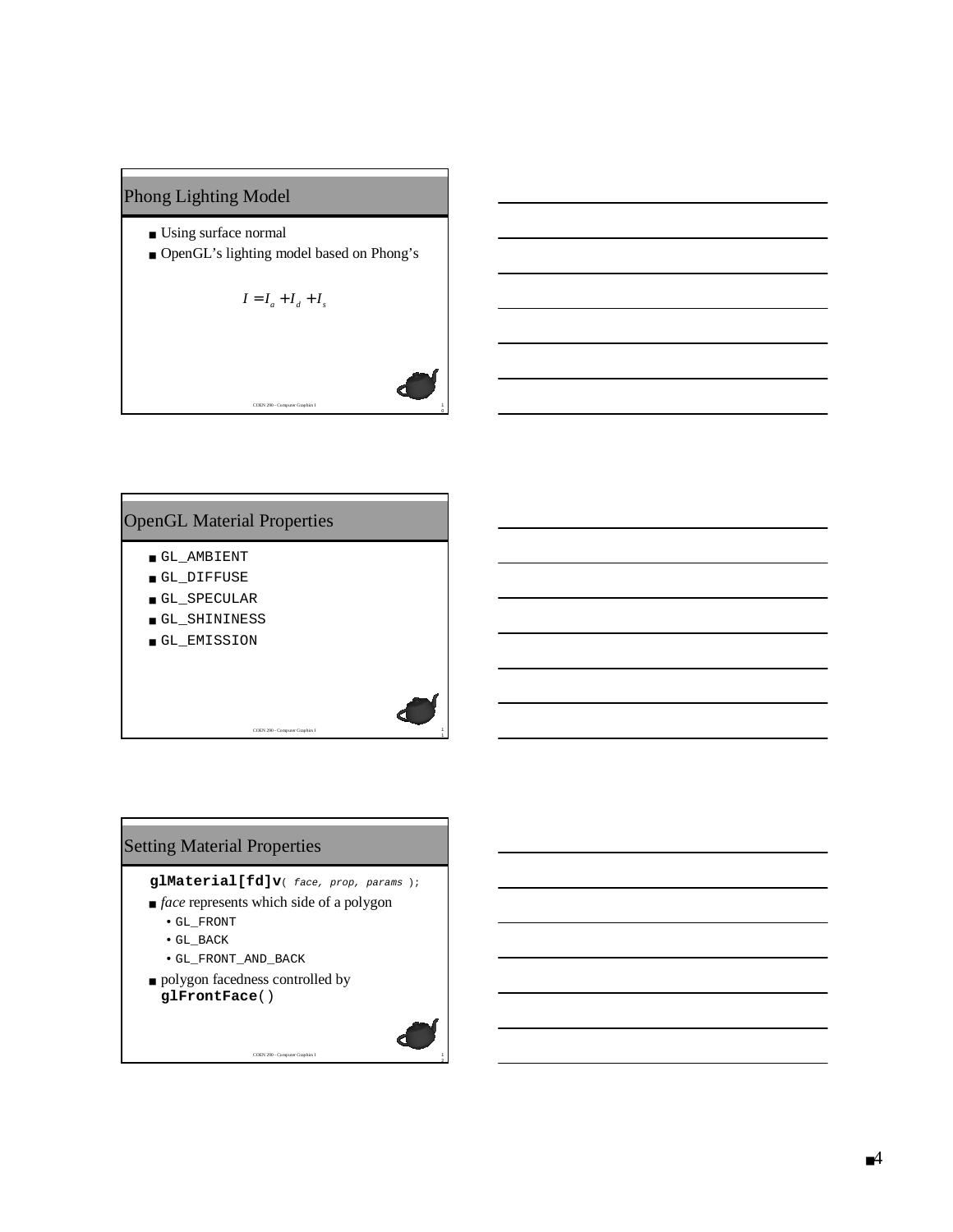# OpenGL Lights

- OpenGL supports at least eight simultaneous lights  $\bullet$  GL\_LIGHT0 - GL\_LIGHT[ $n-1$ ]
- Inquire number of lights using

**glGetIntegerv**( GL\_MAX\_LIGHTS, &n );

COEN 290 - Computer Graphics I

**glLight[fd]v**( light, property, params );



4

# OpenGL Light Color Properties

- GL\_AMBIENT
- GL\_DIFFUSE
- GL\_SPECULAR

# Types of Lights

- *Point* ( also called *Local* )
- *Directional* ( also called *Infinite* )
- Light's type determined by its *w* value

COEN 290 - Computer Graphics I

- $w = 0$  infinite light
- $w = 1$  local light

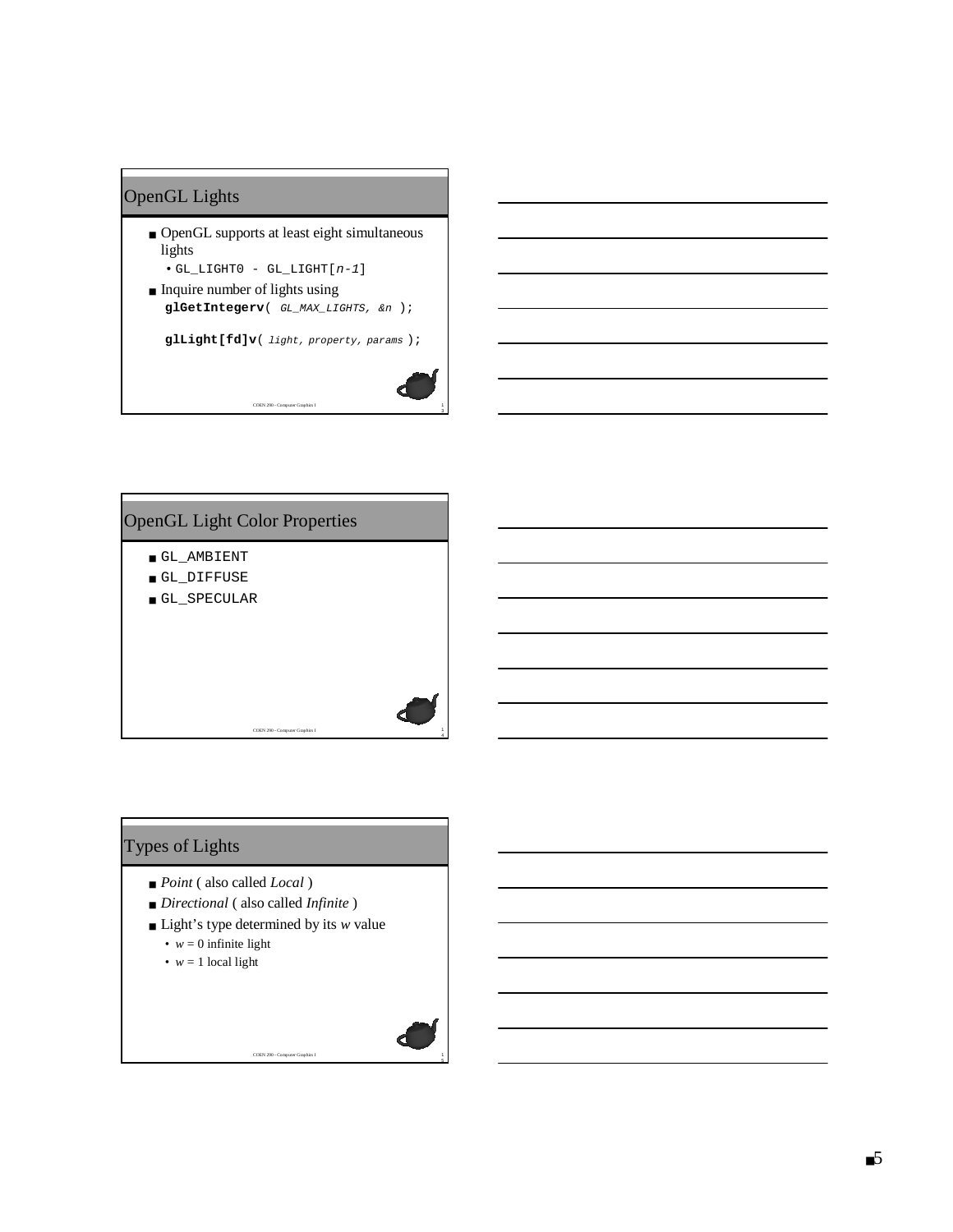# Positioning Lights

- Light's positions are modified by ModelView matrix
- Three variations
	- fixed in space
	- fixed in a scene
	- total freedom

#### Setting up a Fixed Light

- Light positioned in eye coordinates • identity matrix on ModelView stack
- Special case creating a headlamp
	- imagine wearing a miner's helmet with a light

COEN 290 - Computer Graphics I

• pass (0 0 0 *w*) for light's position

GLfloat pos[] = { 0.0, 0.0, 0.0, 1.0 }; **glMatrixMode**( GL\_MODELVIEW ); **glLoadIdentity**(); **glLightfv**( GL\_LIGHT0, GL\_POSITION, pos );

COEN 290 - Computer Graphics I

# Positioning a Light in a Scene

- Light positioned in world coordinates
	- viewing transform only on ModelView stack

GLfloat pos[] = { 1.0, 2.0, 3.0, 0.0 };

**glMatrixMode**( GL\_MODELVIEW ); **glLoadIdentity**(); **gluLookAt**( ex, ey, ez, lx, ly, lz, ux, uy, uz ); **glLightfv**( GL\_LIGHT0, GL\_POSITION, pos );

COEN 290 - Computer Graphics I



8

6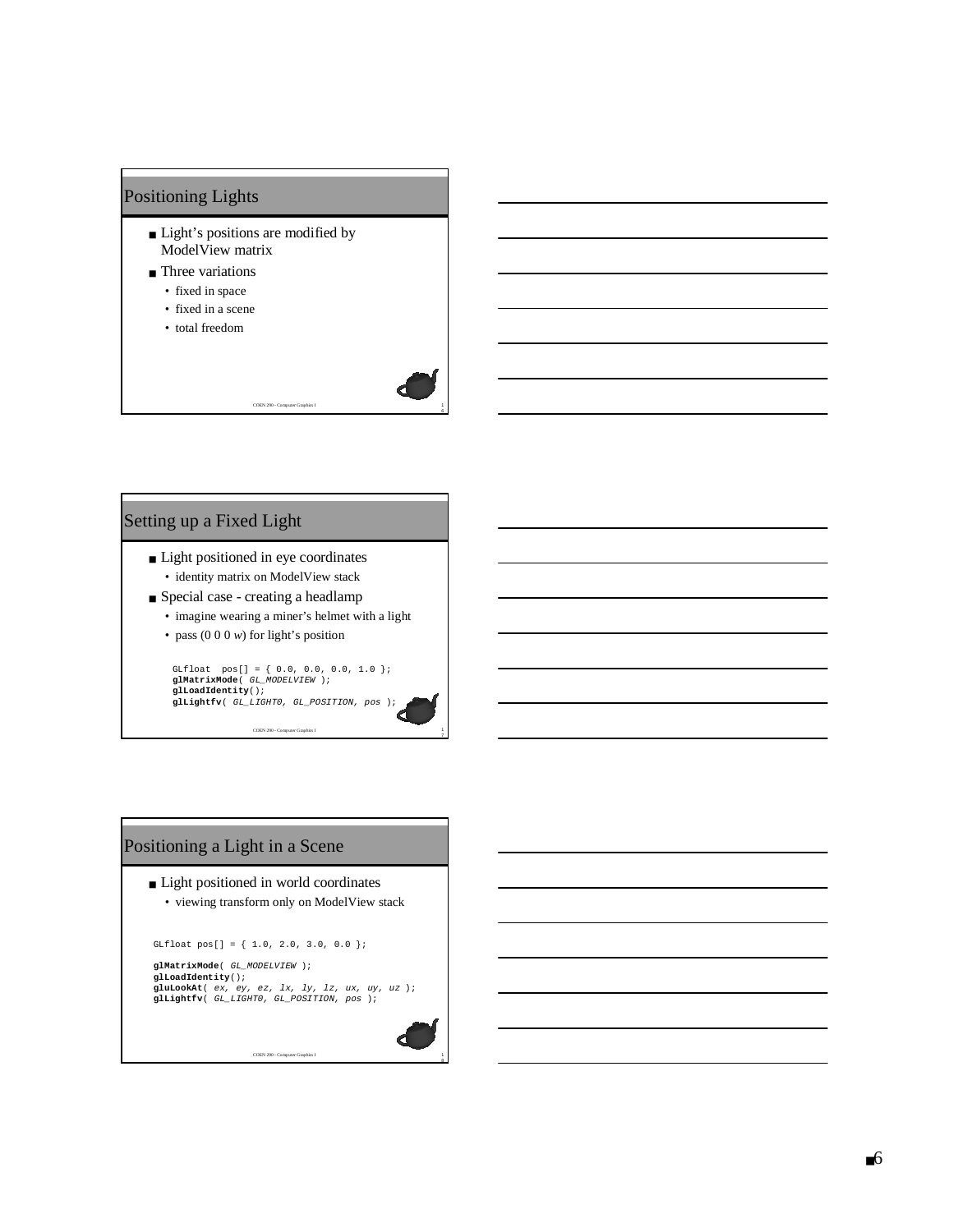#### Arbitrary Light Positioning

- Any modeling and viewing transforms on ModelView stack
- Transform light separately by isolating with **glPushMatrix**() and **glPopMatrix**()

COEN 290 - Computer Graphics I

■ Unique motion variable allows light to animate independently of other objects



#### Arbitrary Light Positioning (cont. )

GLfloat pos[] = { 0.0, 0.0, 0.0, 1.0 }; **glMatrixMode**( GL\_MODELVIEW ); **glLoadIdentity**(); **gluLookAt**( ex, ey, ez, lx, ly, lz, ux, uy, uz ); **glPushMatrix**(); **glRotatef**( angle, axis.x, axis.y, axis.z ); **glTranslatef**( x, y, <sup>z</sup> ); **glLightfv**( GL\_LIGHT0, GL\_POSITION, pos ); **glPopMatrix**();

COEN 290 - Computer Graphics I

#### Light Attenuation

- Physical light's brightness diminishes as the square of the distance  $d = ||\vec{p} - \vec{l}||^2$
- Simulate this in OpenGL
	- GL\_CONSTANT\_ATTENUATION
	- GL\_LINEAR\_ATTENUATION
	- GL\_QUADRATIC\_ATTENUATION

$$
f = \frac{1}{a_c + a_l \cdot d + a_q d^2}
$$

COEN 290 - Computer Graphics I

$$
\bullet
$$

2 1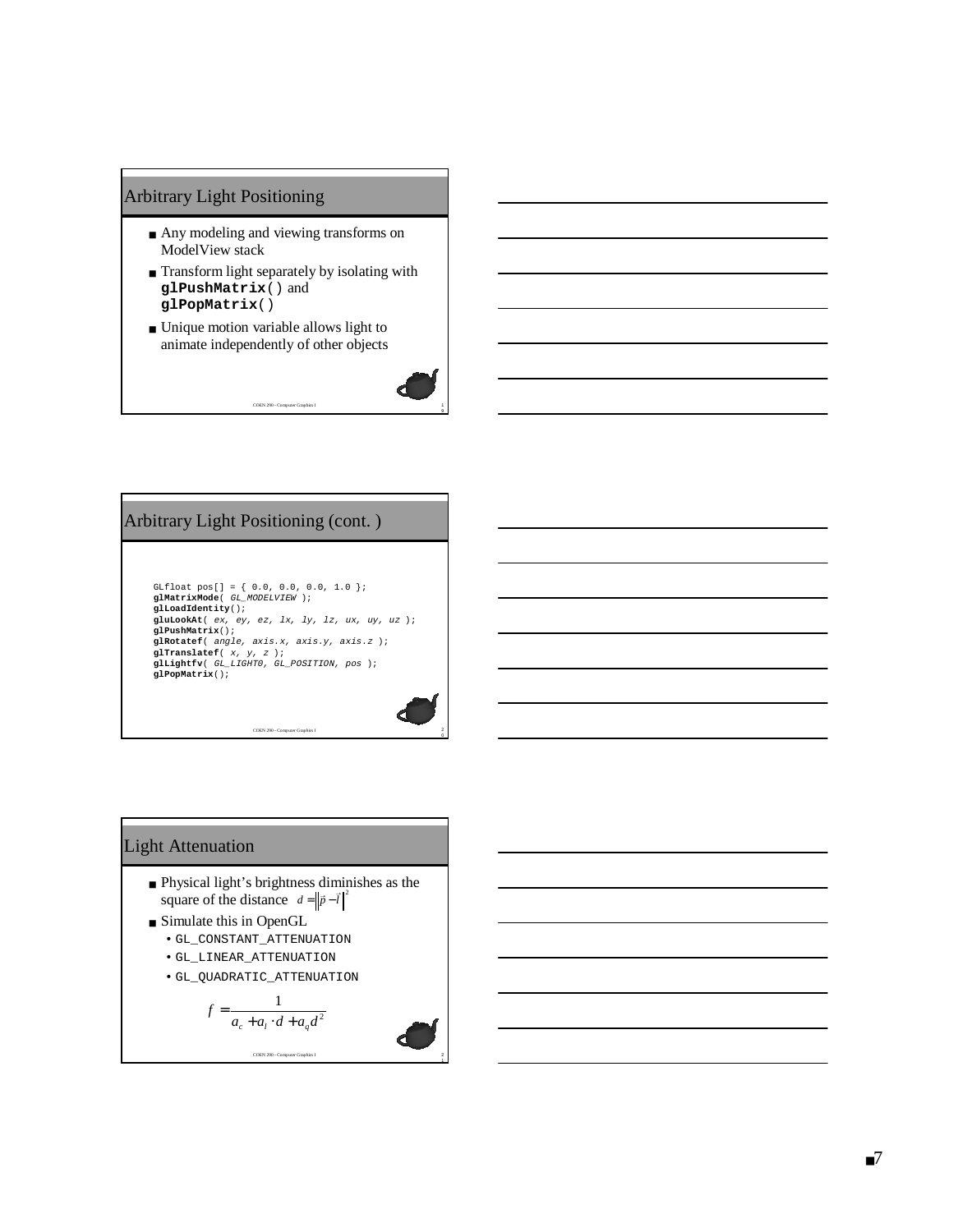# Everything Else …

- "Global" lighting parameters are held in the *light model*
- **glLightModel[fd]v**( property, param );
	- GL\_LIGHT\_MODEL\_AMBIENT
	- GL\_LIGHT\_MODEL\_TWO\_SIDE
	- GL\_LIGHT\_MODEL\_LOCAL\_VIEWER

COEN 290 - Computer Graphics I



3

2 4

#### Turning on the Lights

- To turn on lighting **glEnable**( GL\_LIGHTING ); • turns on the "power", but not any lights
- To turn on an individual light **glEnable**( GL\_LIGHTn );

COEN 290 - Computer Graphics I

# OpenGL Lighting Model

- At each vertex
	- For each color component

$$
c = g_a + m_e + \sum_i f_i \left( I_{i_e} m_a + l_{i_d} \cdot m_d \left( \hat{n} \bullet \hat{l} \right) + l_{i_s} m_s \left( \hat{n} \bullet \hat{h} \right)^{\dagger} \right)
$$
\n
$$
\begin{cases}\ng & \text{glLightModel} \ ( \text{grad } l \text{grad } l \text{grad } l \text{grad } l \text{grad } l \text{grad } l \text{grad } l \text{grad } l \text{grad } l \text{grad } l \text{grad } l \text{grad } l \text{grad } l \text{grad } l \text{grad } l \text{grad } l \text{grad } l \text{grad } l \text{grad } l \text{grad } l \text{grad } l \text{grad } l \text{grad } l \text{grad } l \text{grad } l \text{grad } l \text{grad } l \text{grad } l \text{grad } l \text{grad } l \text{grad } l \text{grad } l \text{grad } l \text{grad } l \text{grad } l \text{grad } l \text{grad } l \text{grad } l \text{grad } l \text{grad } l \text{grad } l \text{grad } l \text{grad } l \text{grad } l \text{grad } l \text{grad } l \text{grad } l \text{grad } l \text{grad } l \text{grad } l \text{grad } l \text{grad } l \text{grad } l \text{grad } l \text{grad } l \text{grad } l \text{grad } l \text{grad } l \text{grad } l \text{grad } l \text{grad } l \text{grad } l \text{grad } l \text{grad } l \text{grad } l \text{grad } l \text{grad } l \text{grad } l \text{grad } l \text{grad } l \text{grad } l \text{grad } l \text{grad } l \text{grad } l \text{grad } l \text{grad } l \text{grad } l \text{grad } l \text{grad } l \text{grad } l \text{grad } l \text{grad } l \text{grad } l \text{grad } l \text{grad } l \text{grad } l \text{grad } l \text{grad } l \text{grad } l \text{grad } l \text{grad } l \text{grad } l \text{grad } l \text{grad } l \text{grad } l \text{grad } l \text{grad } l \text{grad } l \text{grad } l \text{grad } l \text{grad } l \text{grad } l \text{grad } l \text{grad } l \text{grad } l \text{grad } l \text{grad } l \text{grad } l \text{grad }
$$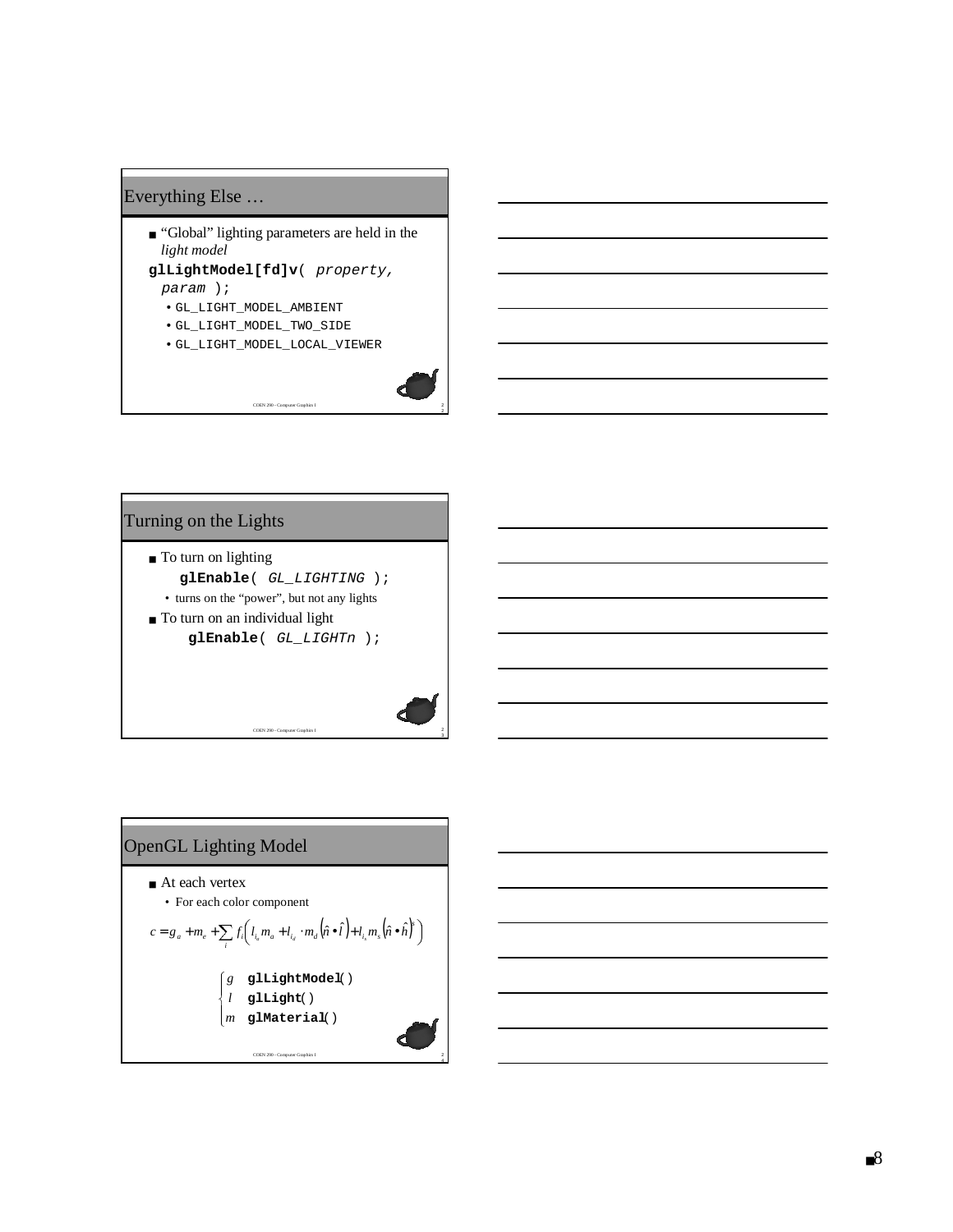

- Lighting needs to know how to reflect light off the surface
- Provide normals per
	- face flat shading
	- vertex Gouraud shading
	- pixel Phong shading
		- OpenGL does not support Phong natively

COEN 290 - Computer Graphics I



## Face Normals

■ Same normal for all vertices in a primitive • results in flat shading for primitive





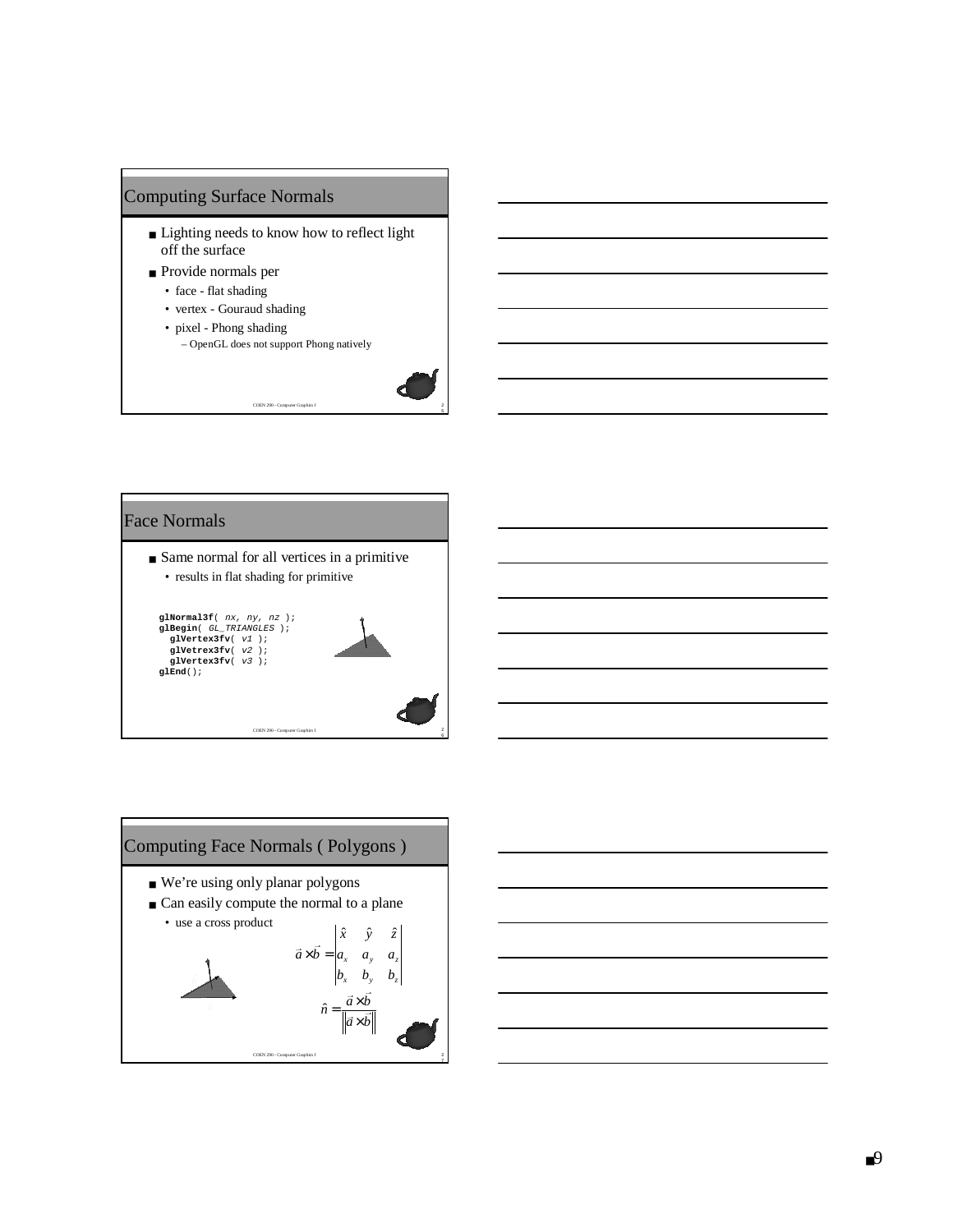





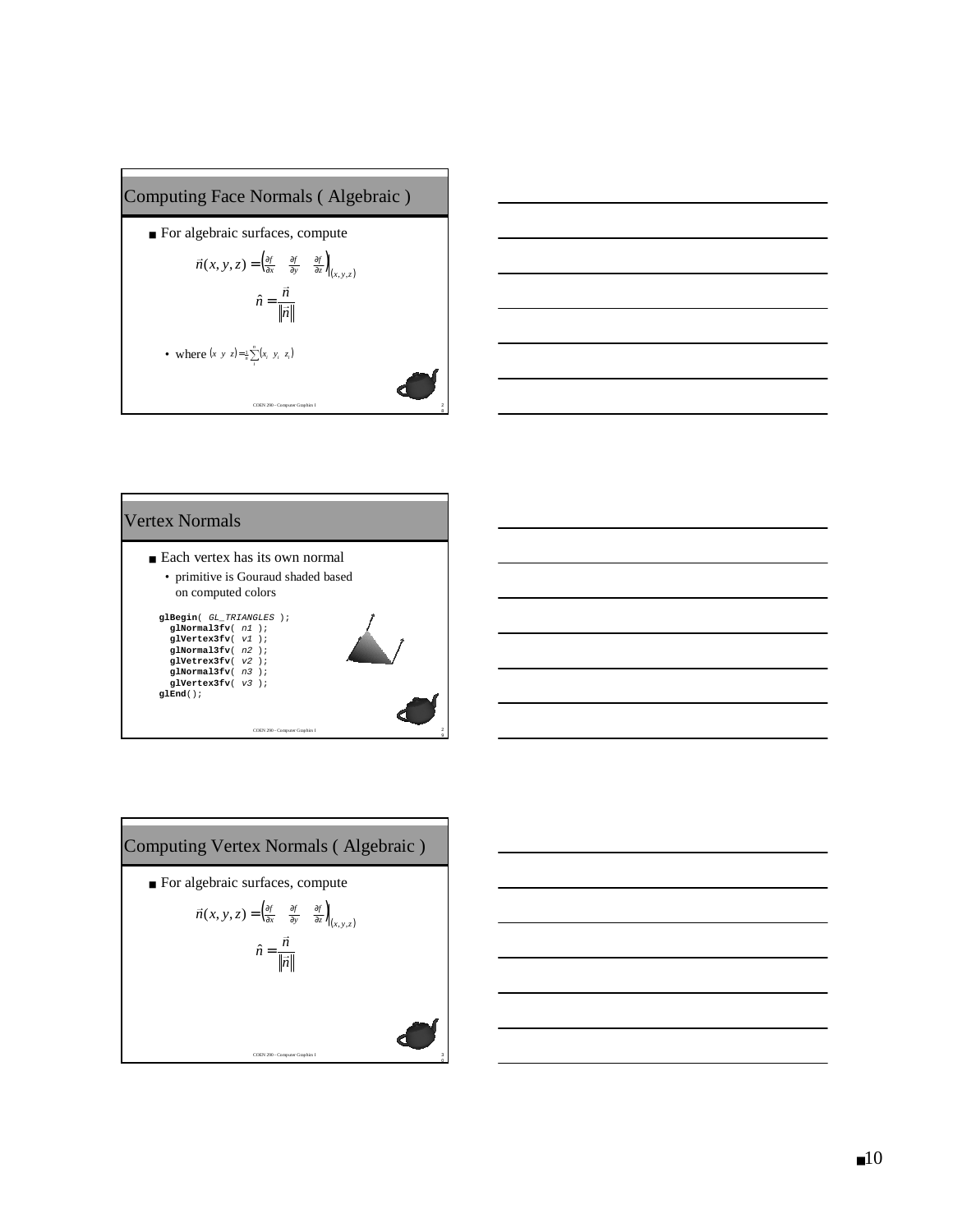



# COEN 290 - Computer Graphics I Sending Normals to OpenGL **glNormal3f**( x, y, <sup>z</sup> ); ■ Use between glBegin() / glEnd() ■ Use similar to glColor\*()

2

3 3



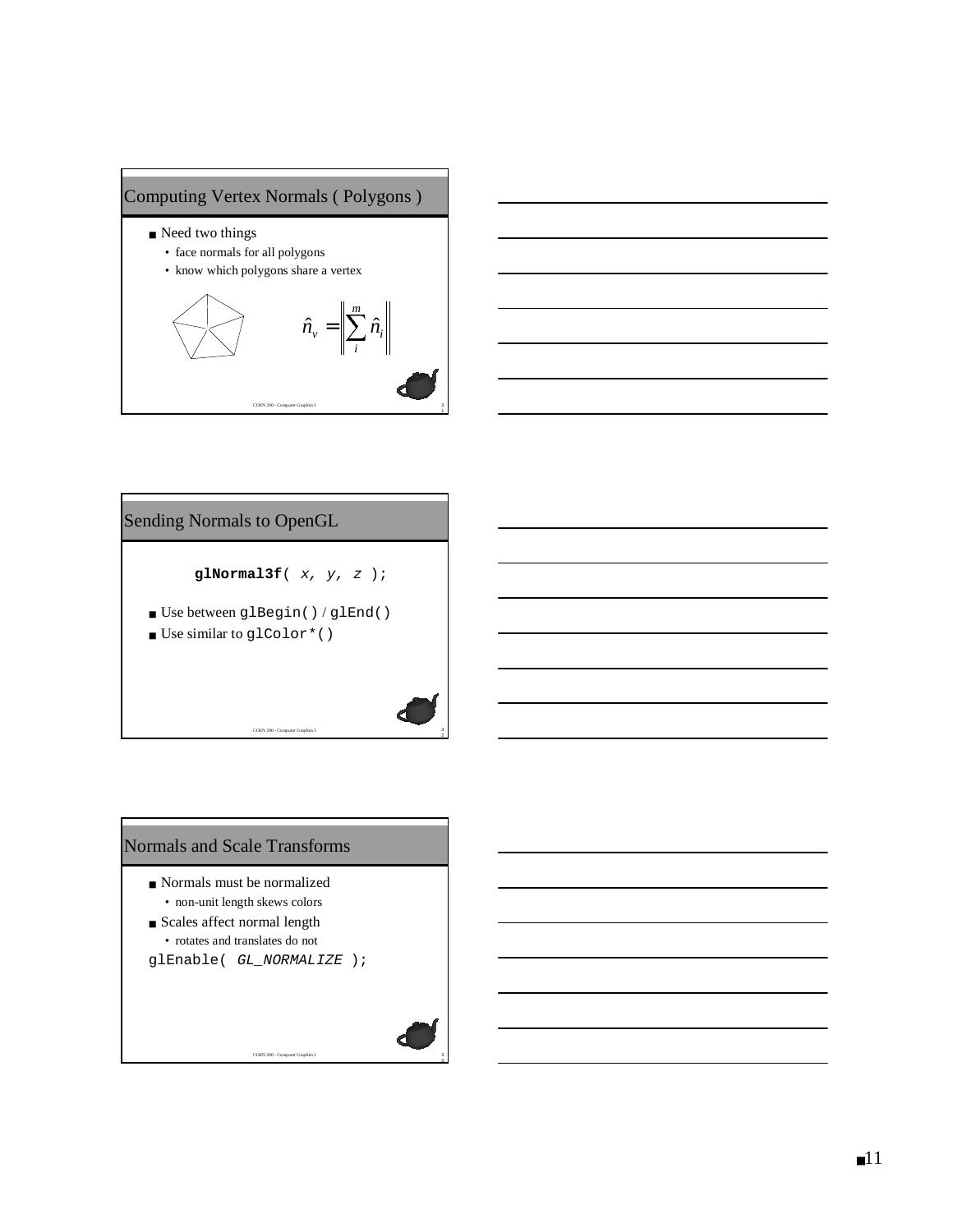## Why?

- Lighting computations are really done in eye coordinates
	- this is why there are the projection and modelview matrix stacks
- Lighting normals transformed by the inverse transpose of the ModelView matrix

COEN 290 - Computer Graphics I



5

# Rasterizing Points

- Rendering a point should set one pixel
- Which pixel should we set?
- Use the following macro  $(x \quad y) \rightarrow (x + \frac{1}{2}) \quad y + \frac{1}{2})$ <br>
e the following macro 1  $(x + y) \rightarrow (x + \frac{1}{2})$   $\lfloor y + \frac{1}{2} \rfloor$
- **#define ROUND(x) ((int)(x + 0.5))**

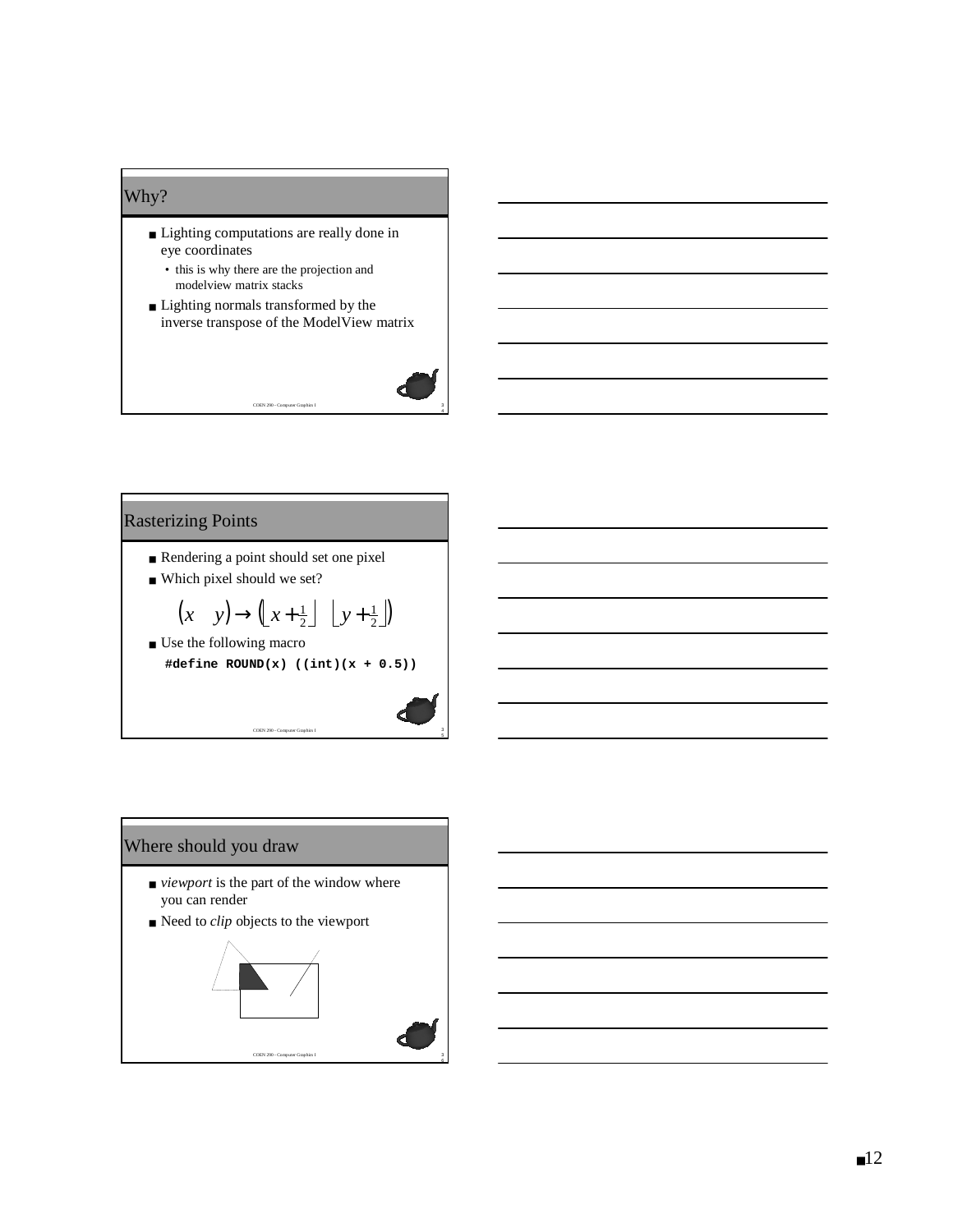# Clipping

- Determination of visible primitives
- Can clip to an arbitrary shape • we'll only clip to rectangles
- Various clip boundaries
	- window
	- viewport
	- *scissor box*







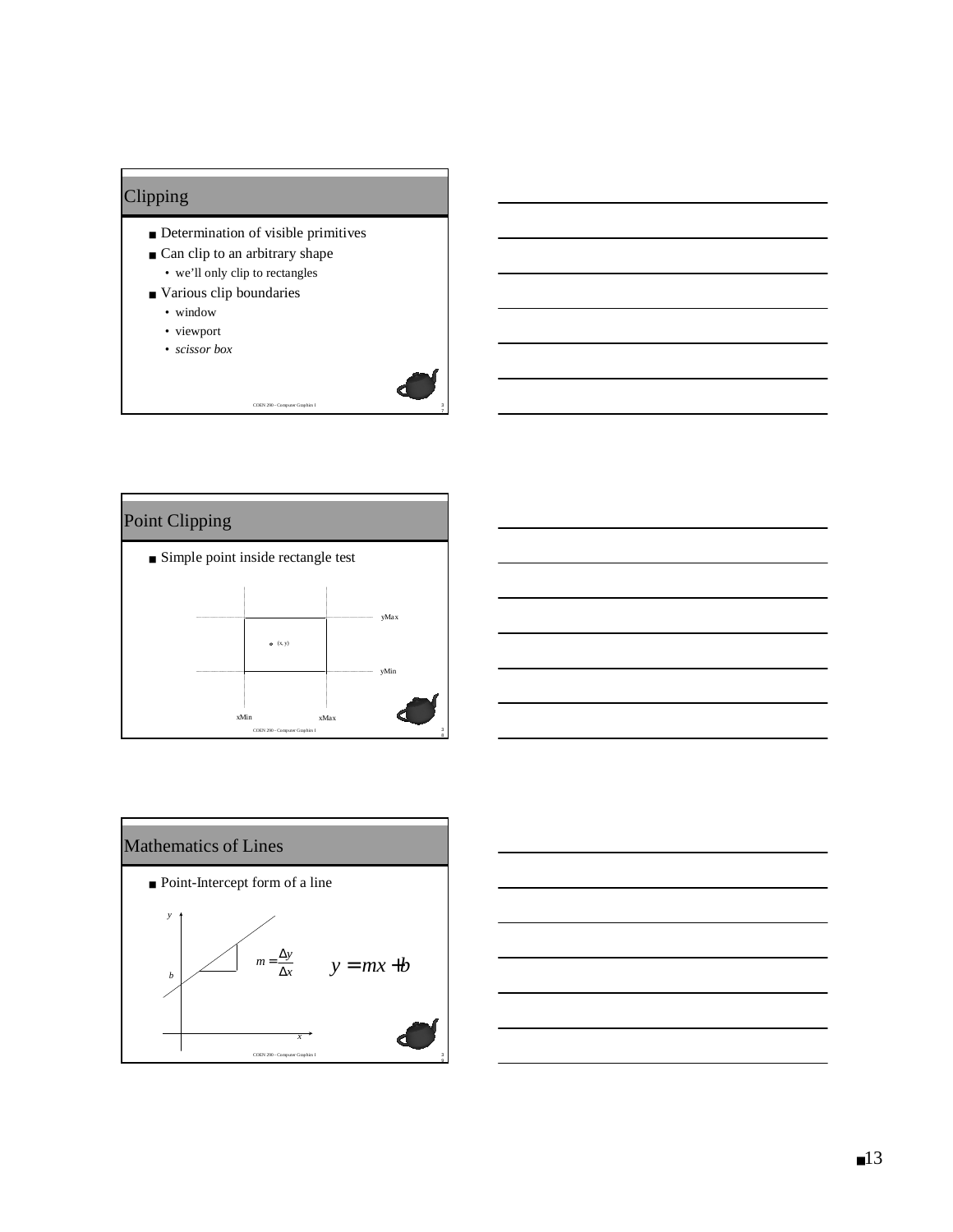



# Adding Color

■ Along with interpolating coordinates, we can interpolate colors.

$$
m_r = \frac{\Delta r}{\Delta x}
$$
  

$$
m_g = \frac{\Delta g}{\Delta x}
$$
  

$$
m_b = \frac{\Delta b}{\Delta x}
$$

# Digital Differential Analyzer ( cont. )

- Advantages
	- simple to implement
- Disadvantages
	- requires floating point and type conversion – potentially slow if not in hardware

COEN 290 - Computer Graphics I

– accumulation of round-off error

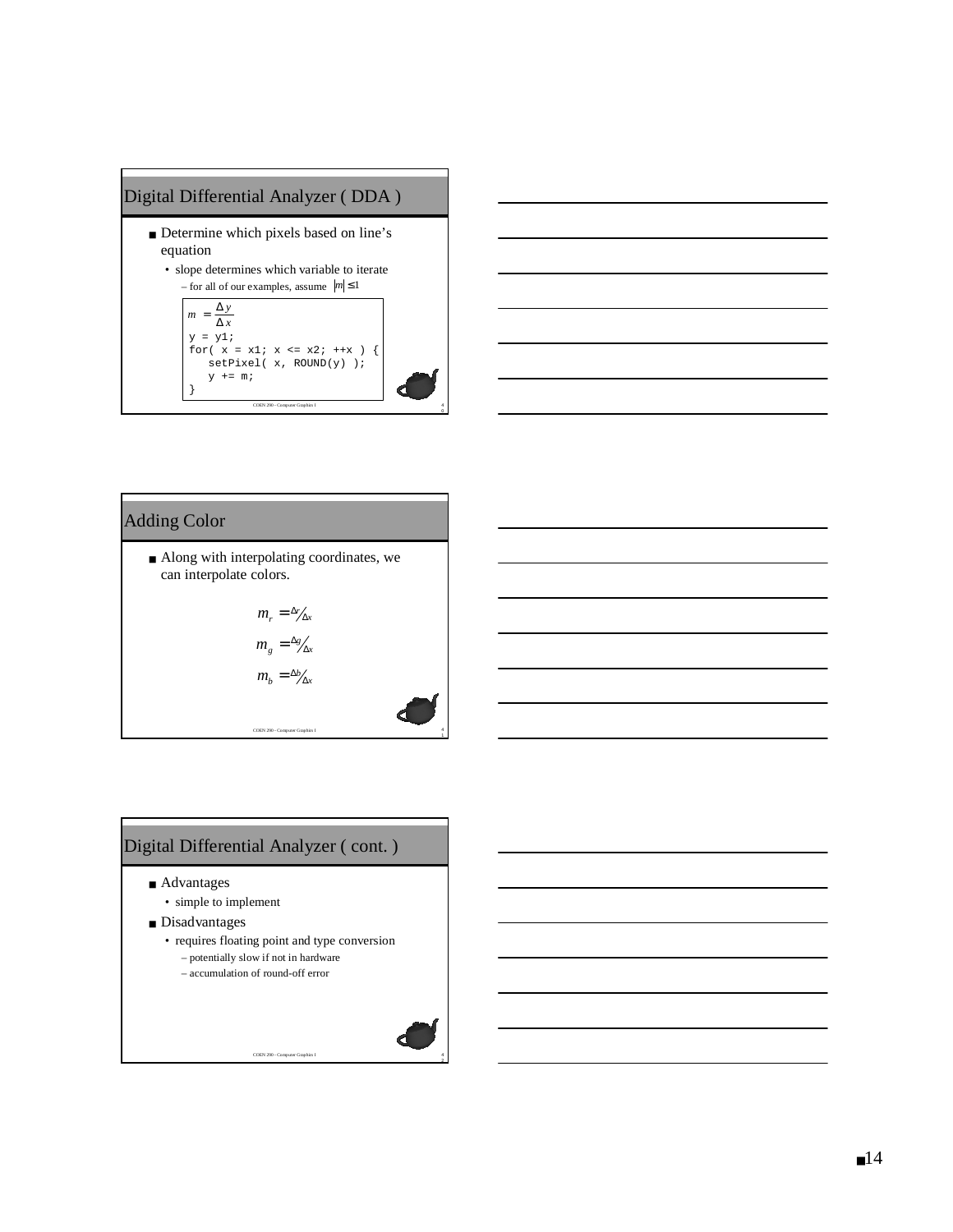









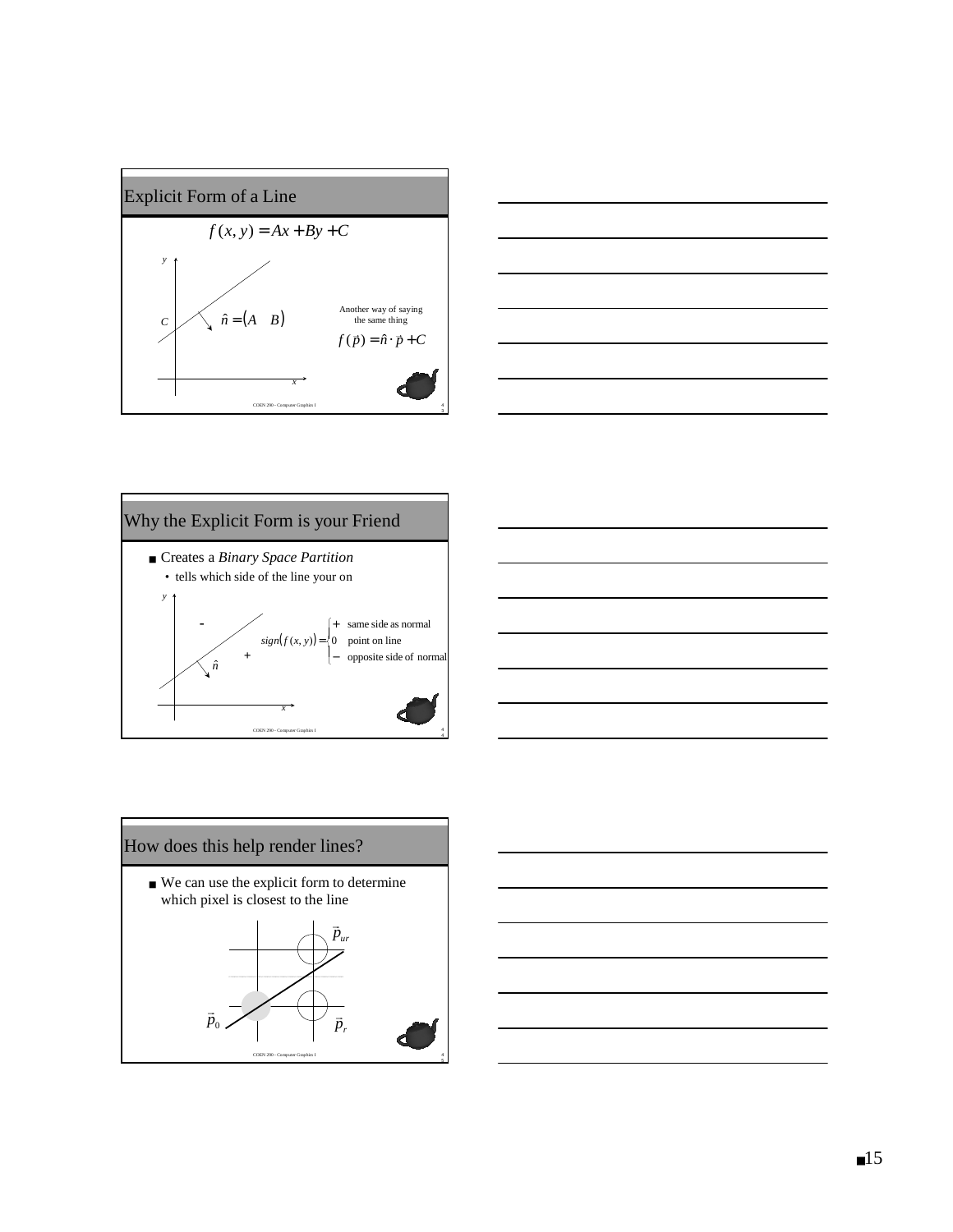

#### We can do a little better

- Keep a running sum of the error • initialize  $d = f(x_i + 1, y_i + \frac{1}{2}) - f(x_i, y_i)$
- Choose next pixel based on sign of the error
	- $=\begin{cases} -0 & \text{choose } \vec{p} \\ + & \text{choose } \vec{p}_w \end{cases}$  $d = \begin{cases} -0 & \text{choose } \vec{p} \\ + & \text{choose } \vec{p} \end{cases}$  $\frac{1}{11}$ , 0 choose
		- choose
- Incrementally update error based on pixel choice

COEN 290 - Computer Graphics I  $\begin{cases} f(x_i+1, y_i+1) - f(x_i+1, y_i+1) \end{cases}$  $+ = \begin{cases} f(x_i + 1, y_i) - f(x_i, y_i) & \text{if we chose } \vec{p}_r \\ f(x_i + 1, y_i + 1) - f(x_i, y_i) & \text{if we choose } \vec{p}_w \end{cases}$ *f*(*x<sub>i</sub>*+1, *y<sub>i</sub>*+1) = *f*(*x<sub>i</sub>*, *y<sub>i</sub>*) if we choose  $\vec{p}$  $d^2 = \begin{cases} f(x_i + 1, y_i) - f(x_i, y_i) & \text{if we chose } \vec{p}_r \\ f(x + 1, y + 1) - f(x, y) & \text{if we choose } \vec{p}_r \end{cases}$  $\vec{p}$  $(x_i+1, y_i+1) - f(x_i, y_i)$  if we choose  $(x_i+1, y_i) - f(x_i, y_i)$  if we chose

 $\frac{4}{7}$ 

4<br>8

#### Bresenham's Algorithm

```
COEN 290 - Computer Graphics I
dx = x2 - x1; dy = y2 - y1;
\mathtt{x = \texttt{ROUND}(\mathtt{x1}) \texttt{;} \quad \mathtt{y = \texttt{ROUND}(\mathtt{y1}) \texttt{;}\mathtt{d}\ =\ 2\,{*}\mathtt{dy}\ -\ \mathtt{dx}\, ido {
     setPixel( x, y );
     \begin{array}{ccc} \texttt{if} &amp; (\; \mathtt{d} \; \texttt{<=}\; 0 \; ) &amp; \texttt{ // Choose} \\ \texttt{d} \; \texttt{+=}\; 2^{\star} \mathtt{d} \mathtt{y} \texttt{;} &amp; \end{array}if ( d \le 0 ) <br>
d' = 2 * dy;<br>
else { // Choose \bar{p}_wy++;
d += 2*(dy - dx);
     }
 } while( ++x < x2 );
```